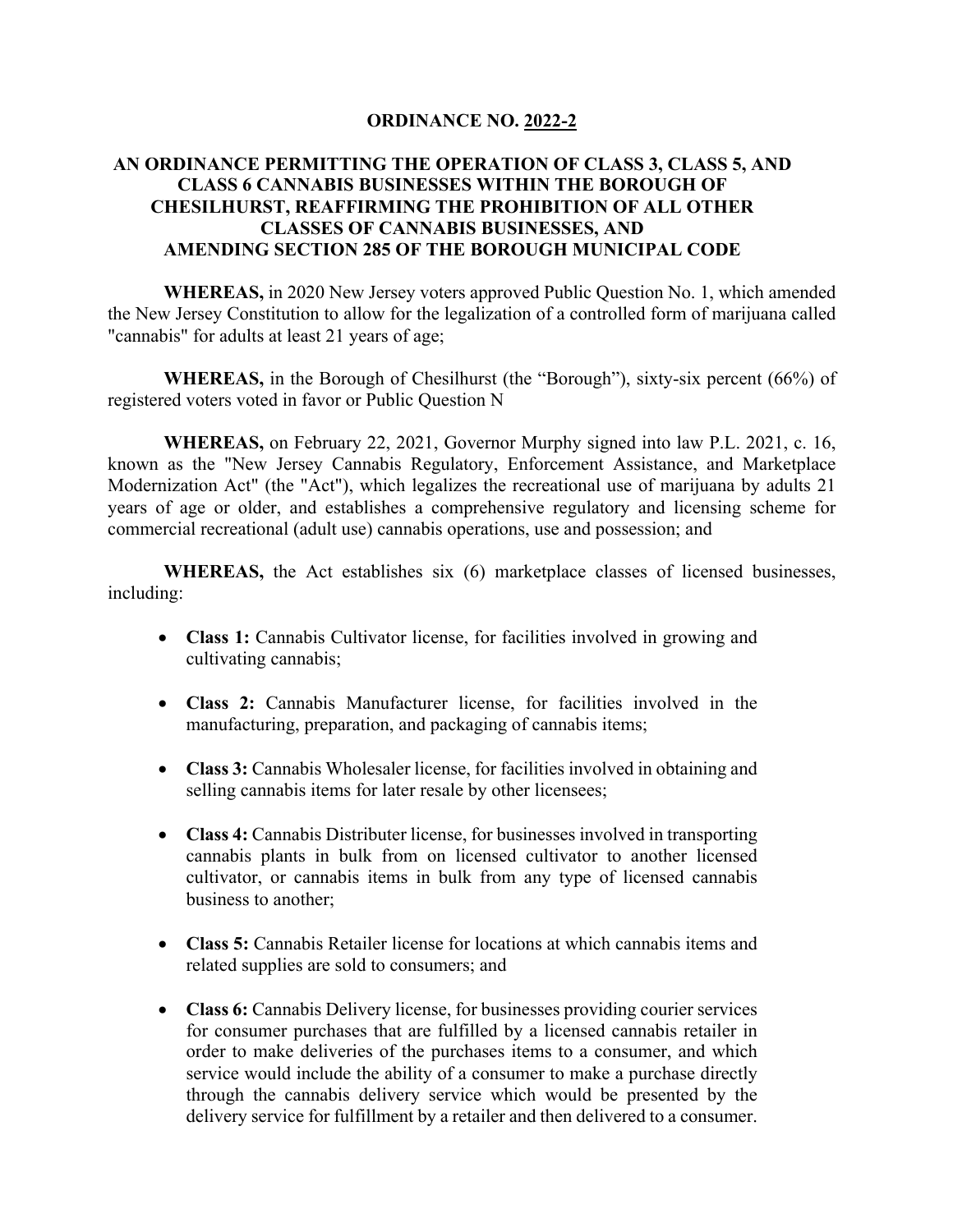**WHEREAS,** Section 31(a) of the Act authorizes municipalities by ordinance to adopt regulations governing the number of cannabis establishments (defined in section 3 of the Act as a "cannabis cultivator, a cannabis manufacturer, a cannabis wholesaler, or a cannabis retailer"), cannabis distributors or cannabis delivery services allowed to operate within their boundaries, as well as the location manner and times operation of such establishments, distributors or delivery services, and establishing civil penalties for the violation of any such regulations;

**WHEREAS,** Section 31(b) of the Act authorizes municipalities by ordinance to prohibit the operation of any one or more classes of cannabis establishments, distributors, or delivery services anywhere in the municipality;

**WHEREAS,** Section 31(b) of the Act also stipulates that any municipal prohibition was required to be adopted within 180 days of the effective date of the Act (i.e., by August 22, 2021);

**WHEREAS,** on August 5, 2021, the Borough Council adopted Ordinance No. 2021-03, which prohibited the operation of any class of cannabis business within the Borough and amended Section 285 of the Borough Code, "List of Zoning Districts";

**WHEREAS**, pursuant to the Act and its statutory authority, the Borough Council may adopt, revise, or amend its Municipal Code and may opt-in and allow any of the prior prohibitions on one or more classes of licensed cannabis businesses;

**WHEREAS**, subsequent to the adoption of Ordinance No. 2021-03, the Borough Council has carefully reconsidered the benefits and detriments of permitting any one or more classes of cannabis establishments, cannabis distributors, or cannabis delivery services within the Borough and the impact upon the health, safety, and welfare of its residents, as well as the vote of the Borough's registered voters in response to Public Question No. 1 on November 3, 2020; and

**WHEREAS**, the Borough Council has determined that it is necessary and appropriate, and in the best interest of the health, safety and welfare of the Borough's residents and members of the public who visit, travel, or conduct business in the Borough to adopt an ordinance regulating the operation of certain classes of cannabis businesses within the Borough in accordance with the Act.

**NOW THEREFORE, BE IT ORDAINED,** by the Governing Body of the Borough of Chesilhurst, Camden County, New Jersey, as follows:

1. Pursuant to Section 31(b) of the New Jersey Cannabis Regulatory, Enforcement Assistance, and Marketplace Modernization Act (P .L. 2021, c. 16), cannabis businesses referred to as Class 3, Class 5, and Class 6 businesses under the Act, subject to the required amendments and/or adoptions to the Borough Code, the Borough Zoning Regulations, and the Borough Redevelopment Plan, are permitted to operate in the Borough of Chesilhurst.

2. Pursuant to Section 31(b) of the New Jersey Cannabis Regulatory, Enforcement Assistance, and Marketplace Modernization Act (P .L. 2021, c. 16), cannabis businesses referred to as Class 1, Class 2, and Class 4 under the Act, shall remain prohibited from operating anywhere in the Borough of Chesilhurst.